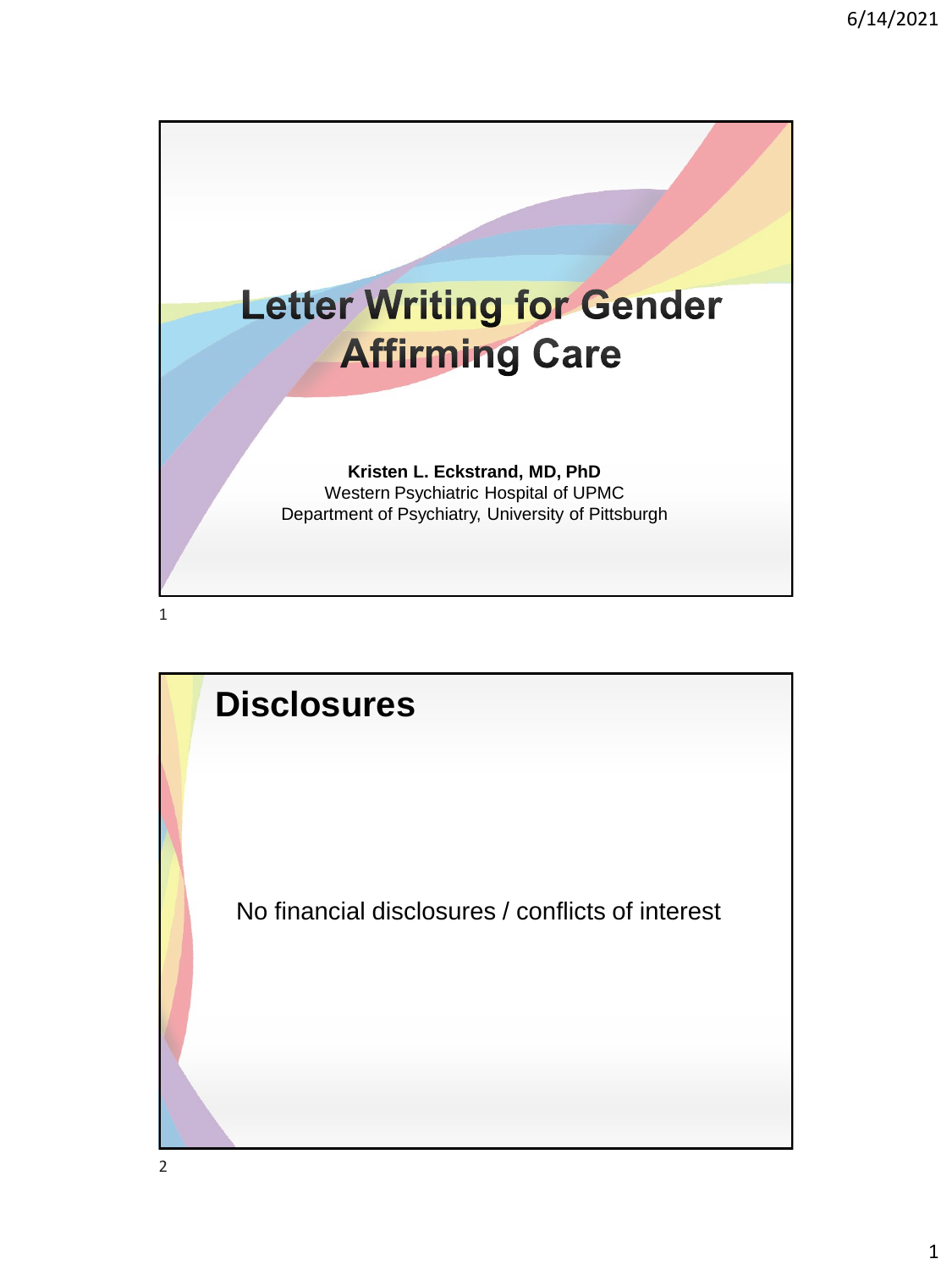



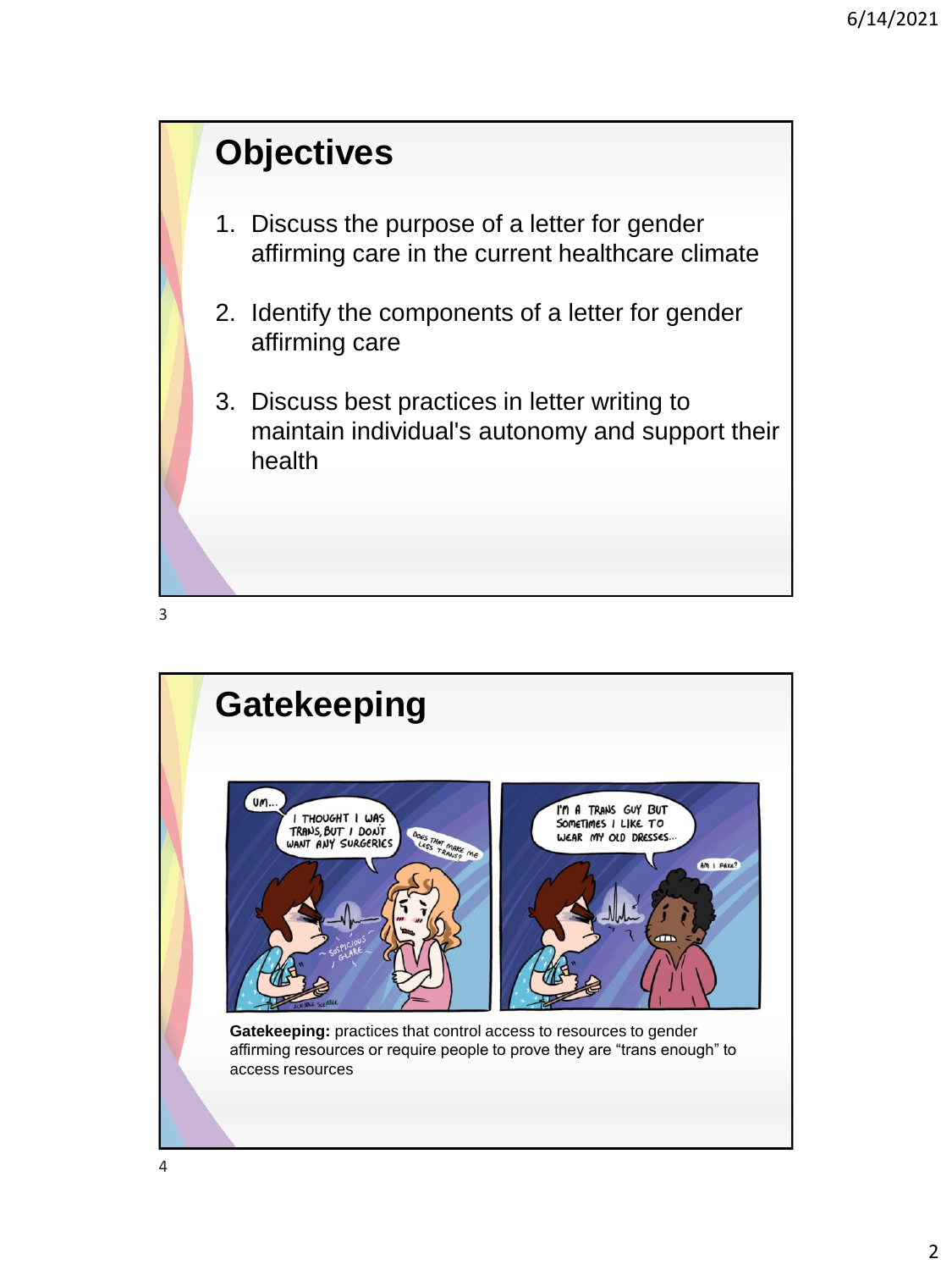

5

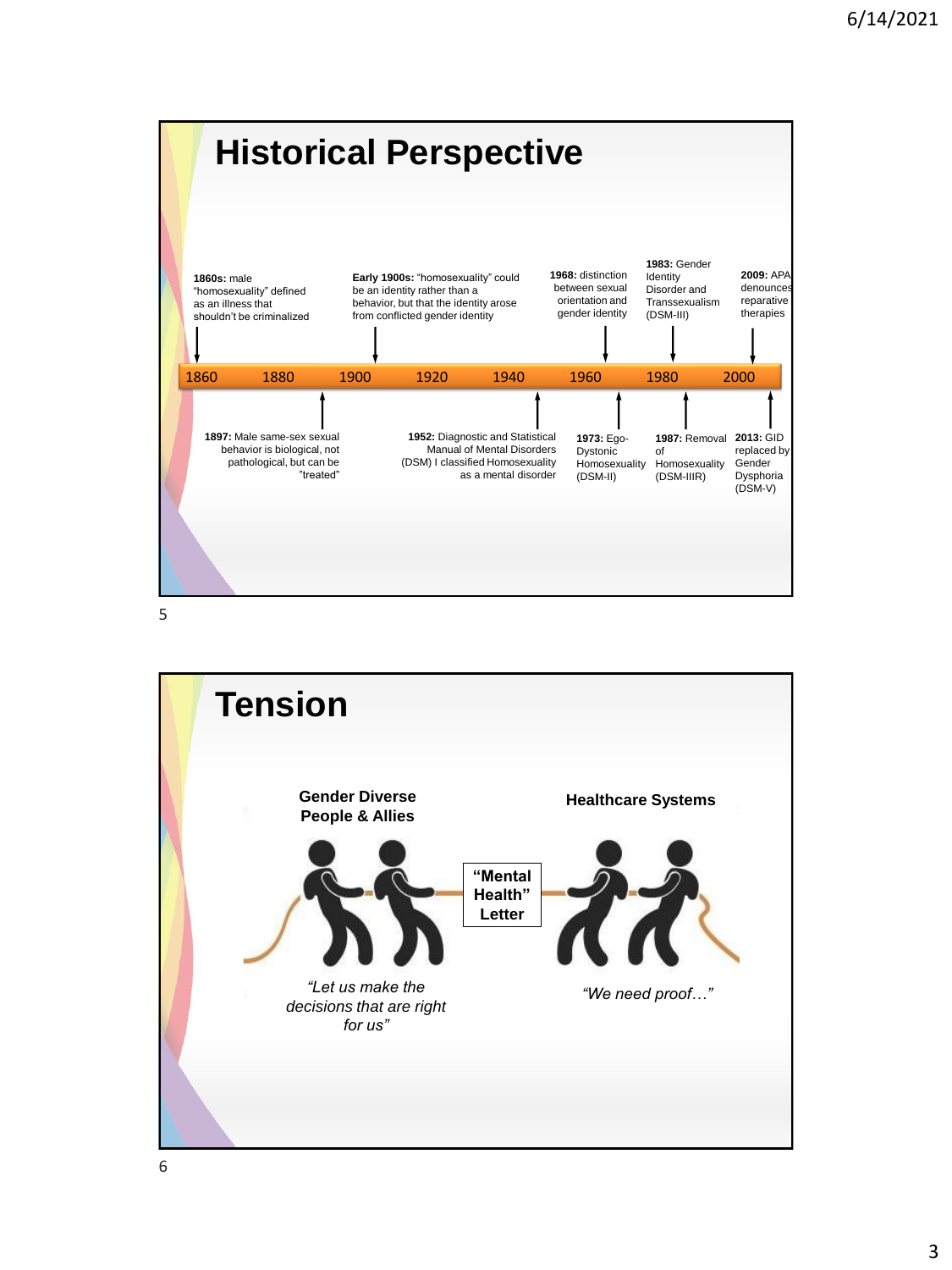

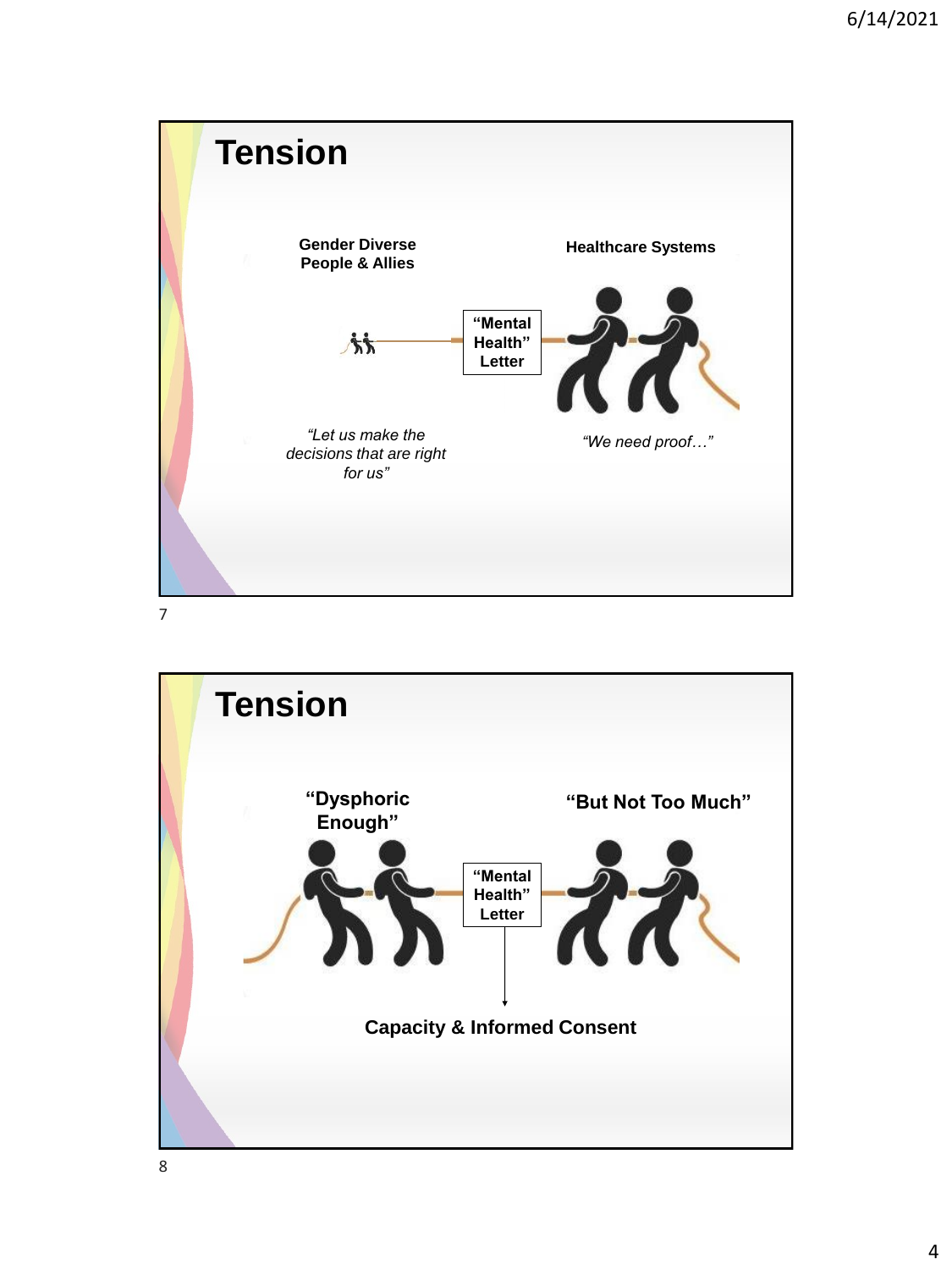### **Perspective**

- Medication and surgery can be life-saving and lifechanging
- What defines "distress" about one's gender is different for each person, and may not be present
- Gender affirmation may take priority over other health needs – it is normal for people to prioritize their health needs
- The letter is often the "last hurdle", which can be emotionally difficult in the face of a large power differential



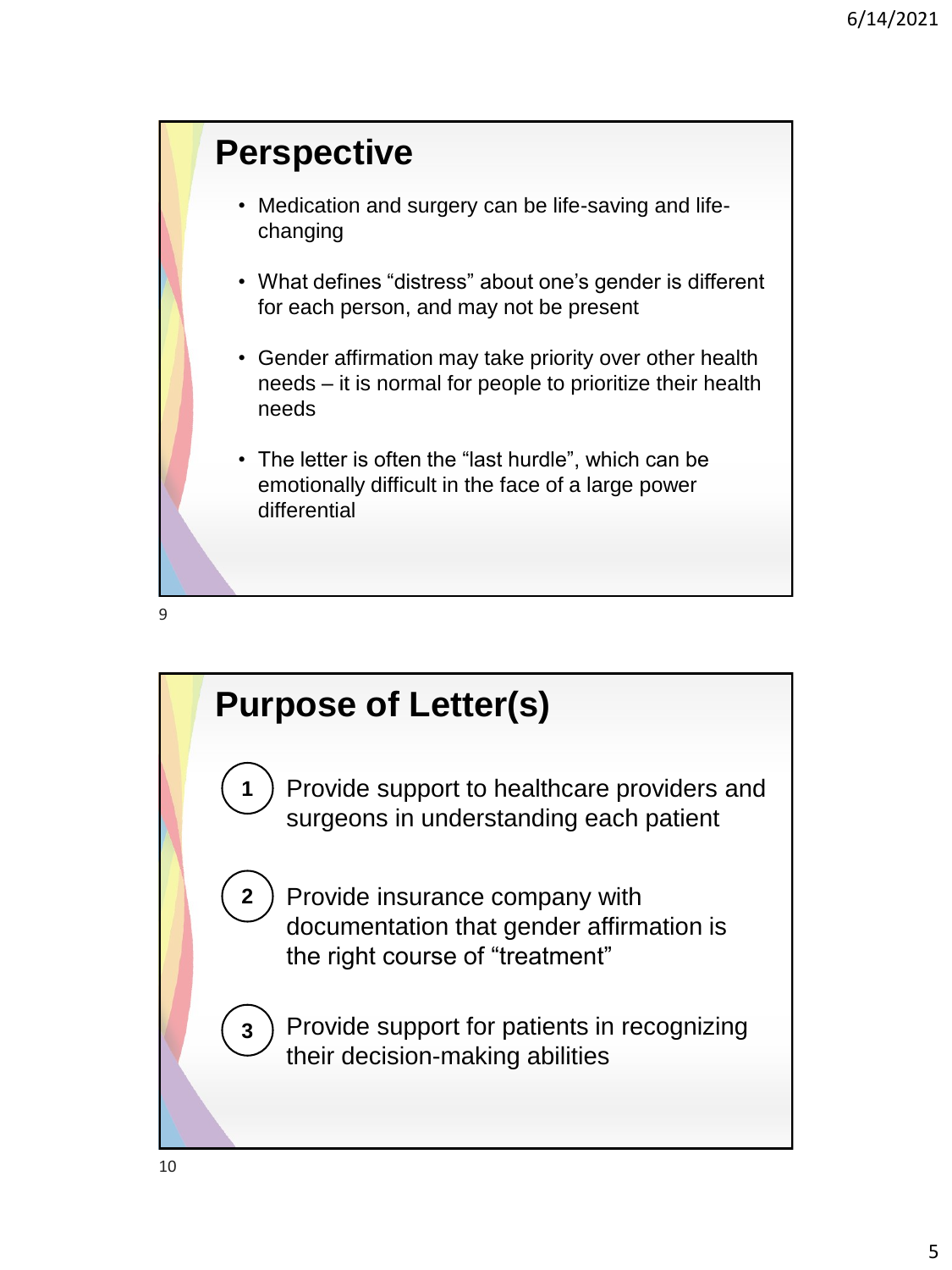# **Background Information**

Understanding the following are helpful for writing a successful letter:

- 1. Gender Incongruence vs Dysphoria
- 2. WPATH Standards of Care
- 3. Insurance Company Guidelines

11

### **Incongruence vs Dysphoria**

Gender Incongruence (ICD-11): a marked and persistent incongruence between an individual's experienced gender and the assigned sex

Gender Dysphoria (DSM-5): clinically significant distress or impairment in functioning, or with a significantly increased risk of suffering, associated with gender incongruence (of at least 6 months duration)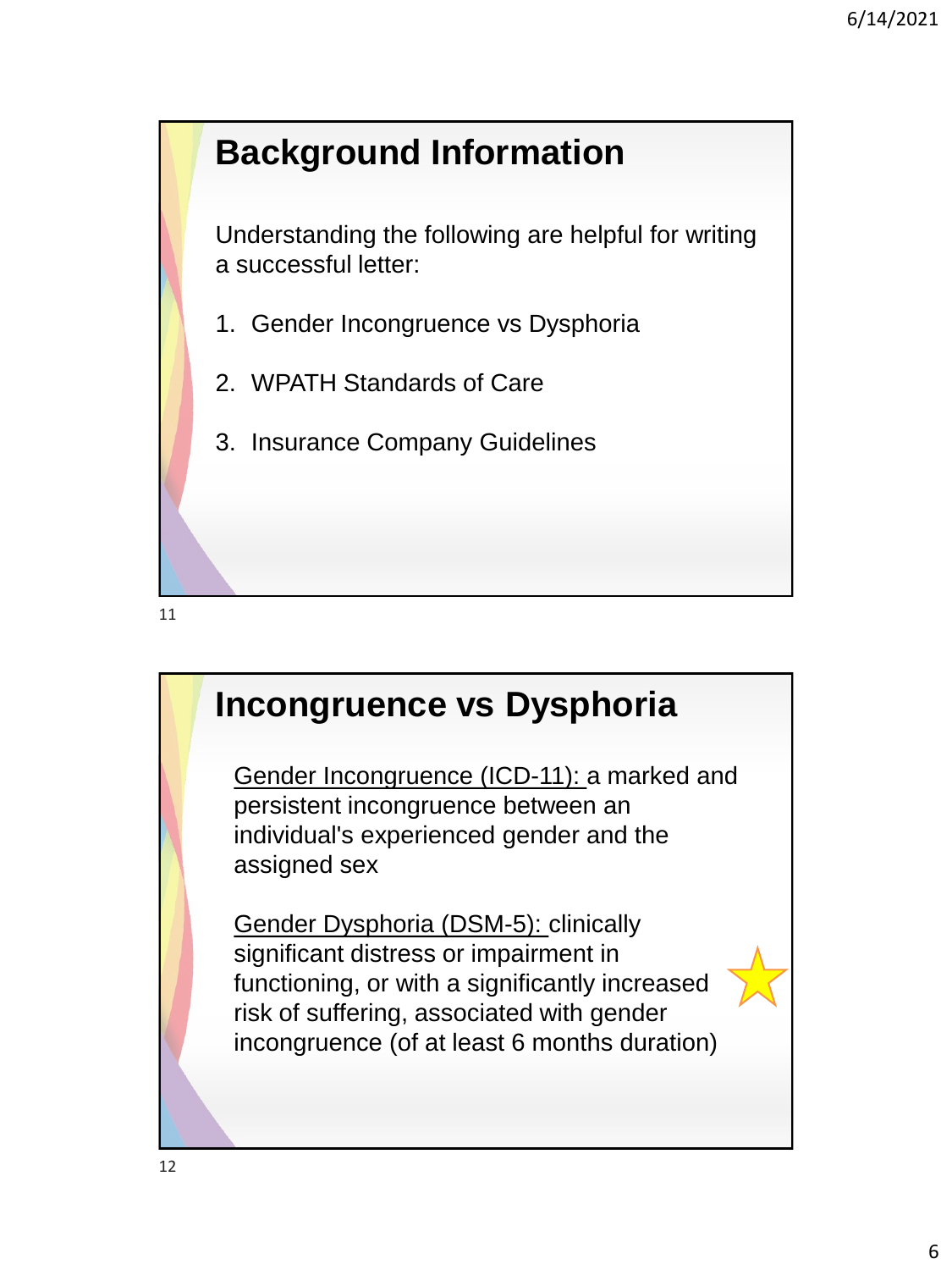# **WPATH Standards of Care**

# Standards of Care

for the Health of Transsexual, Transgender, and Gender-Nonconforming People

The World Professional Association for Transgender Health

\*There is a high bar for SOC8 to improve guidelines and reduce barriers to care for gender diverse people

### **WPATH Standards of Care**

#### **Gender Affirming Hormones**

- requires documentation in the chart and/or referral letter
- may not be necessary

#### **Gender Affirming Surgeries**

- *Chest surgeries*: one letter from a qualified mental health professional
- *Genital surgeries*: two letters (or one letter signed by two qualified mental health professionals)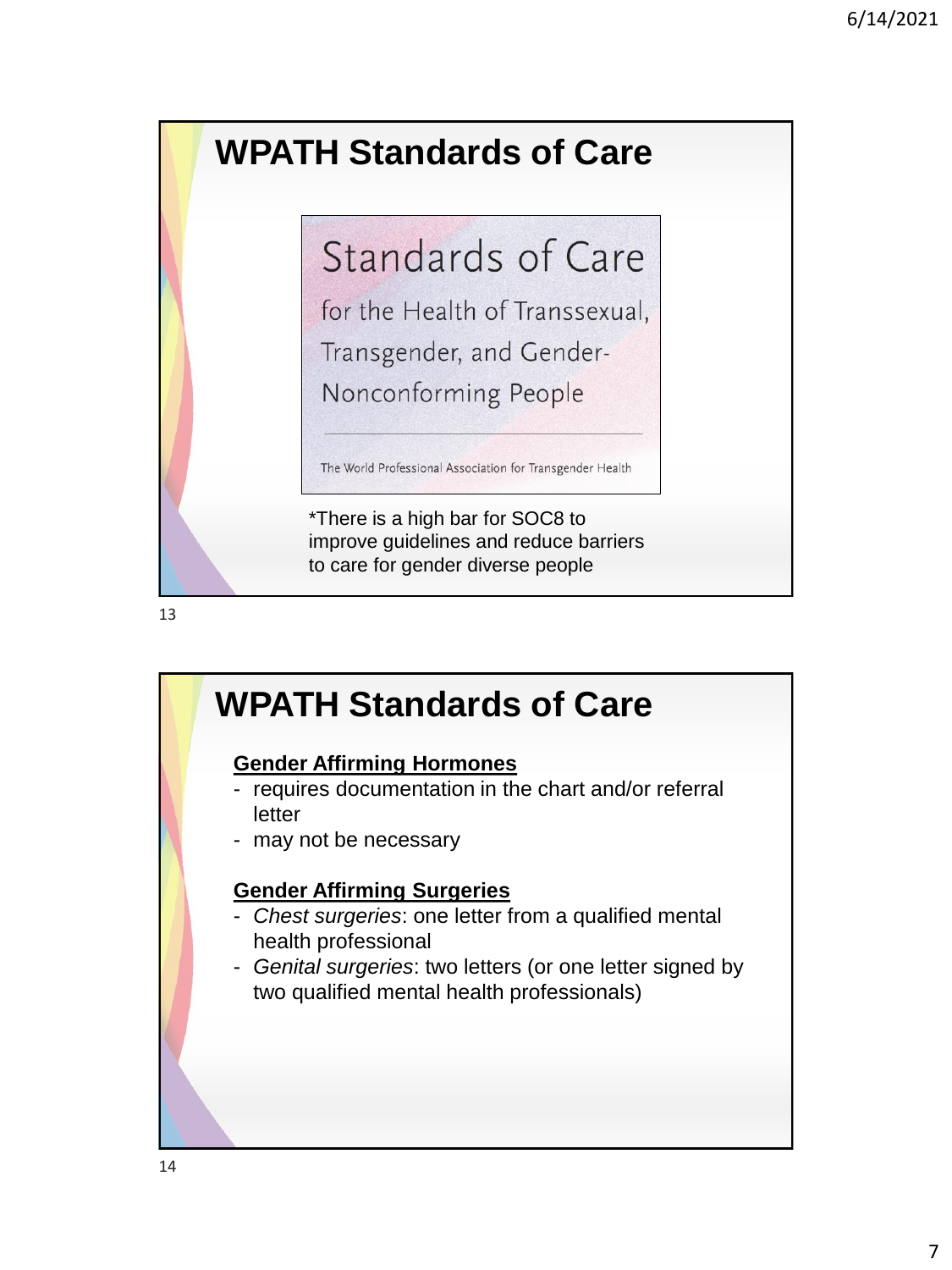



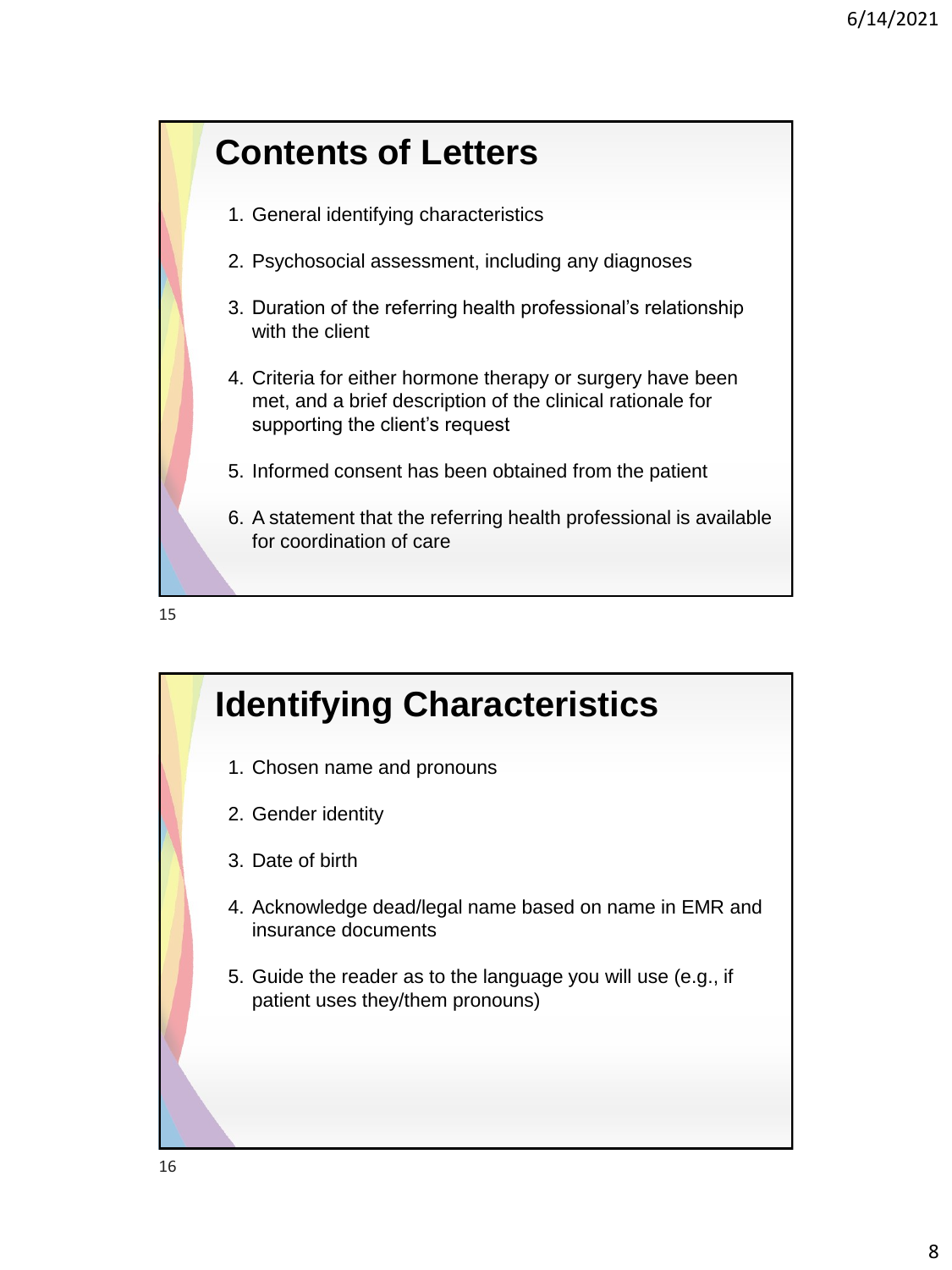# **Psychosocial Assessment**

#### **1. Gender history**

- Personal timeline of gender development
- History of dysphoria, if present
- Functional impact of gender incongruence
- Methods to alleviate incongruence

#### **2. Mental health history**

- Prior diagnoses and treatment
- Current symptoms including SI/HI, decision impairment
- Coping history

#### **3. Expectations and supports**

- Surgical planning and recovery
- Work or FMLA
- Managing complications



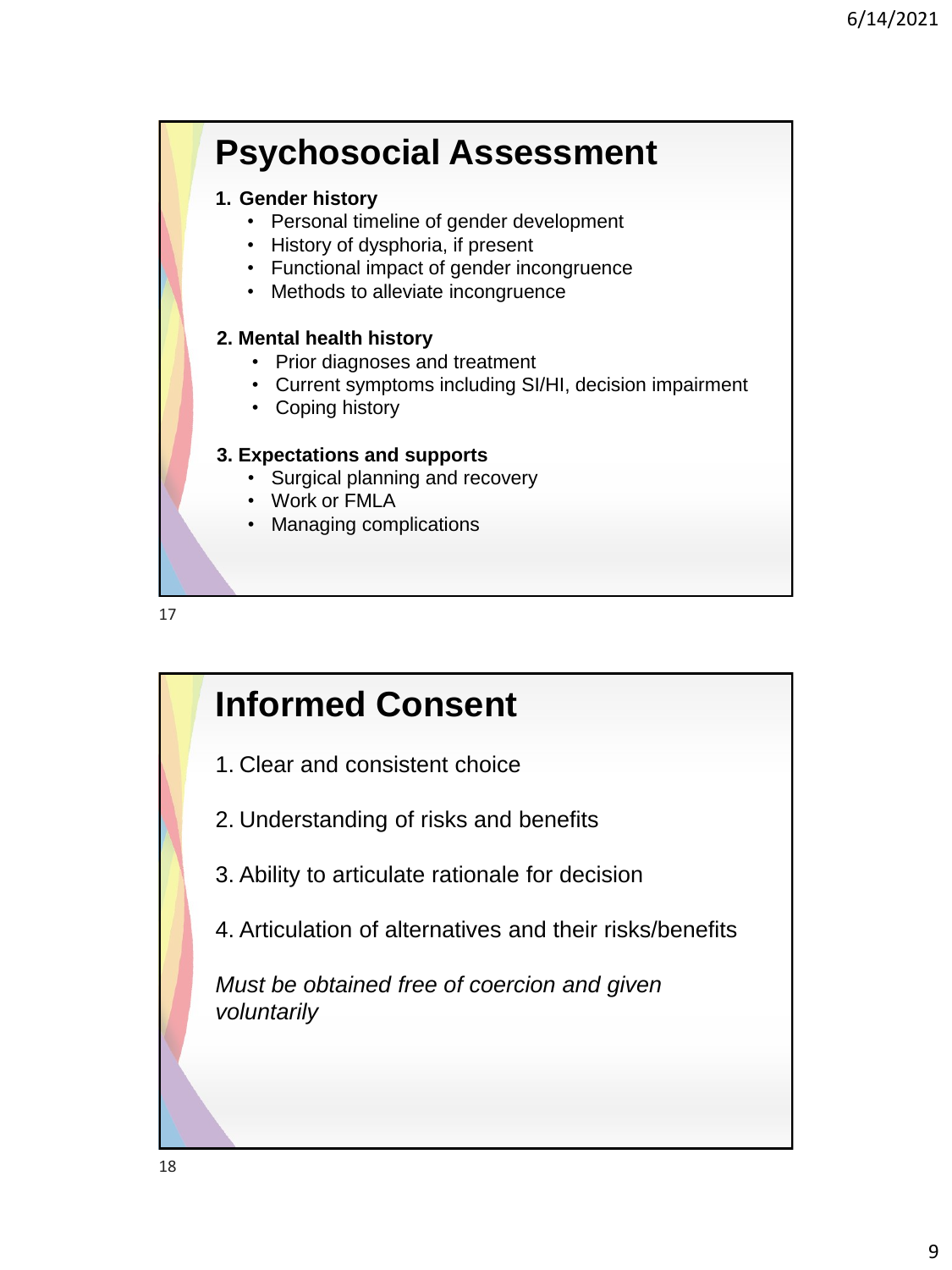### **Paragraph 1: Introduction**

**Paragraph 1:** Introduce person, gender, and affirmative treatment history

(Name) has been a client of (practice) from (date) to (date). (Name) has a longstanding and well documented Gender Dysphoria. (Name) notes they first knew their assigned sex differed from their gender identity at (Age). They have been living consistently as a (Gender) and on hormones since (date). They have had (list previous surgeries here or delete this line). To further their transition, they have changed their name and gender on the appropriate documents (if not, delete this line).

19

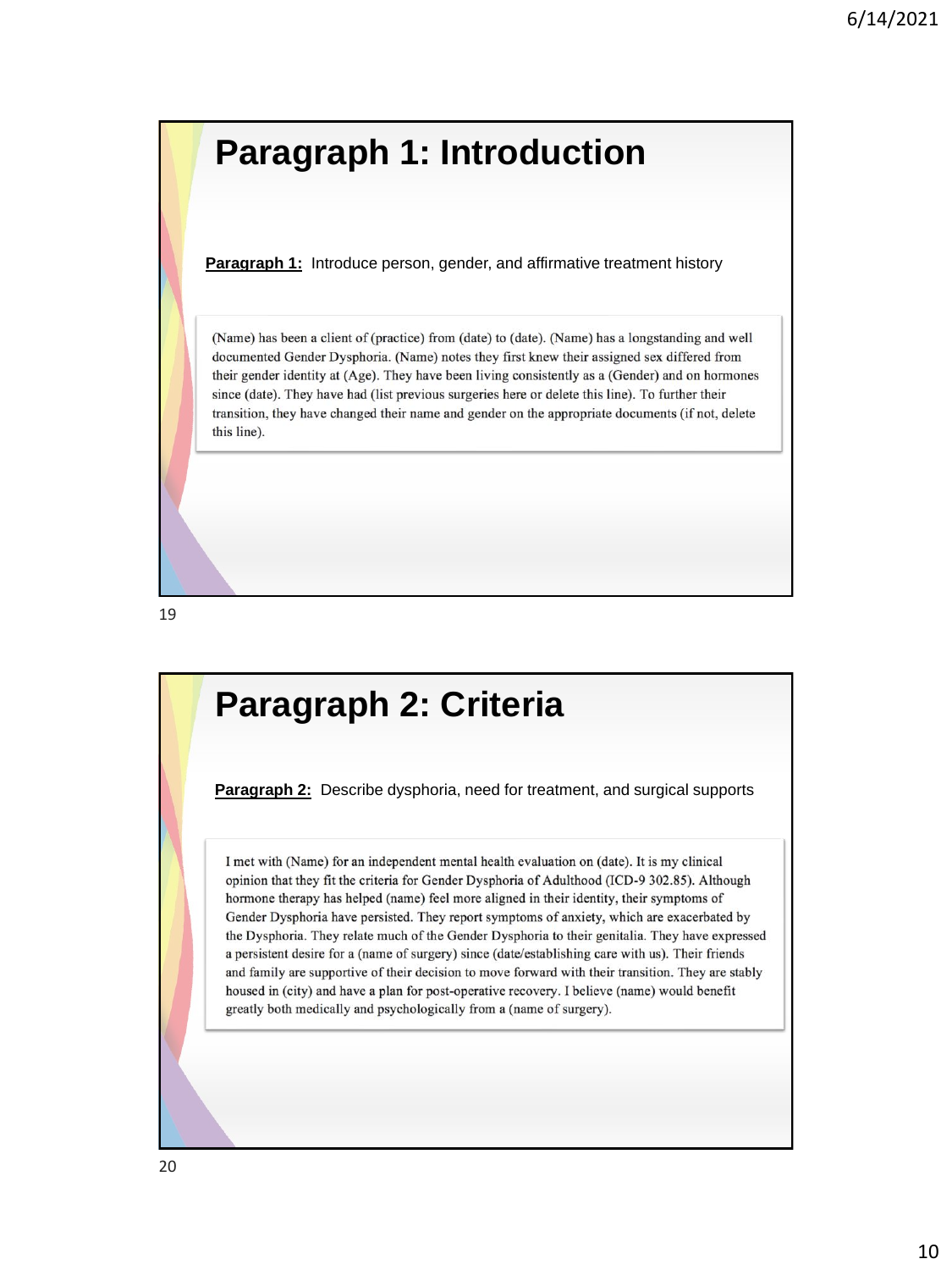

**Paragraph 3:** Decision-making is clear and not impaired

Additionally, (Name) is psychologically stable for surgery. There is no evidence of any symptoms of psychosis or disturbances in personality. They do not smoke cigarettes or drink alcohol, and they have no history of drug abuse.

21

# **Paragraph 4: Preparedness Paragraph 4:** Preparedness They have met the WPATH SOCv7 criteria for surgery. I have discussed risks, benefits, limitations and alternatives of surgery – including the implications for sexual and reproductive health, and I feel they have an excellent understanding, given their persistent desire for a (name of surgery); I have assessed their readiness for surgery and have decided to fully support their decision to move forward. I hereby recommend and refer (Name) for this surgery. Please feel free to contact me with any questions or concerns at (phone #).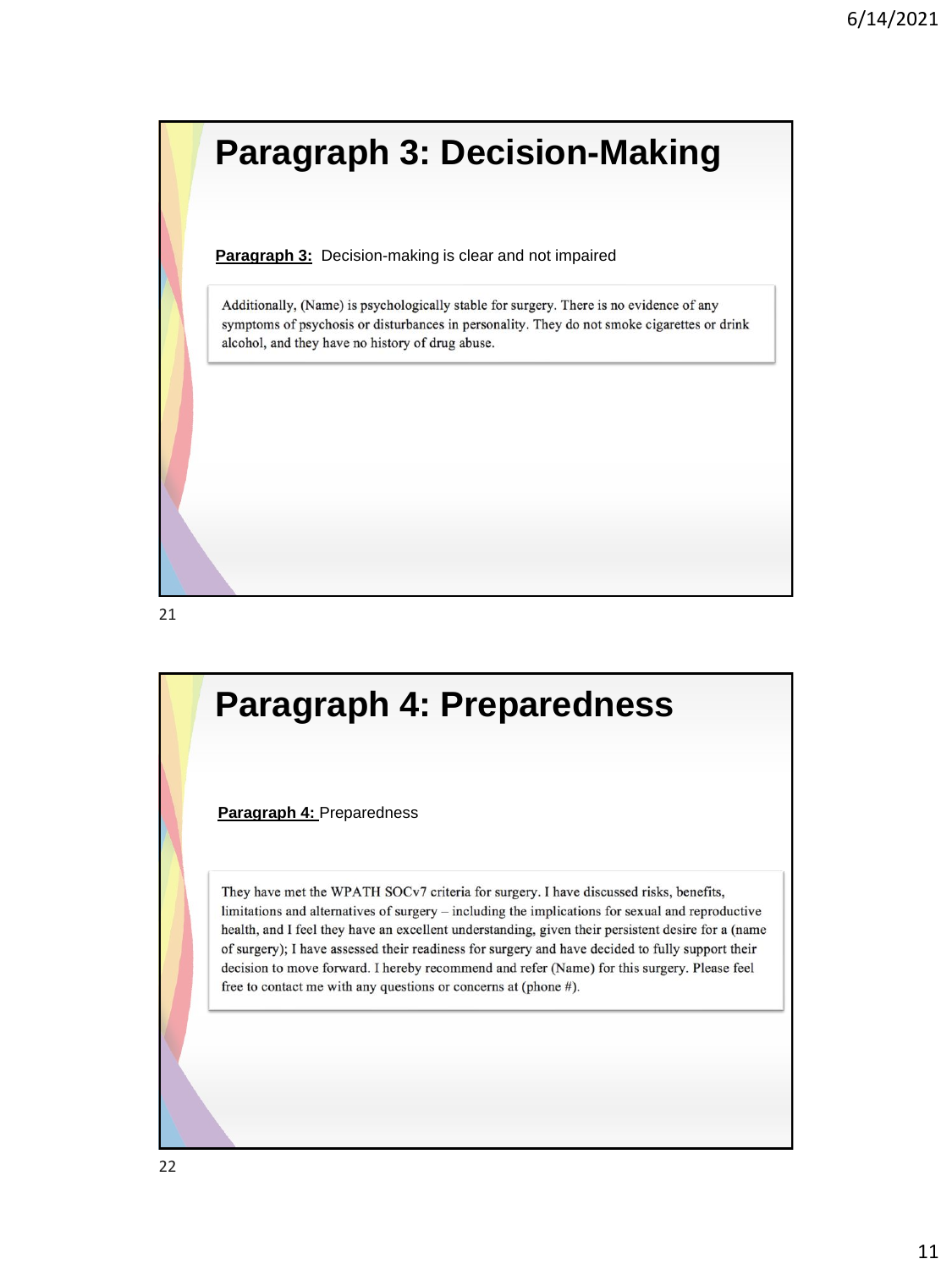

23